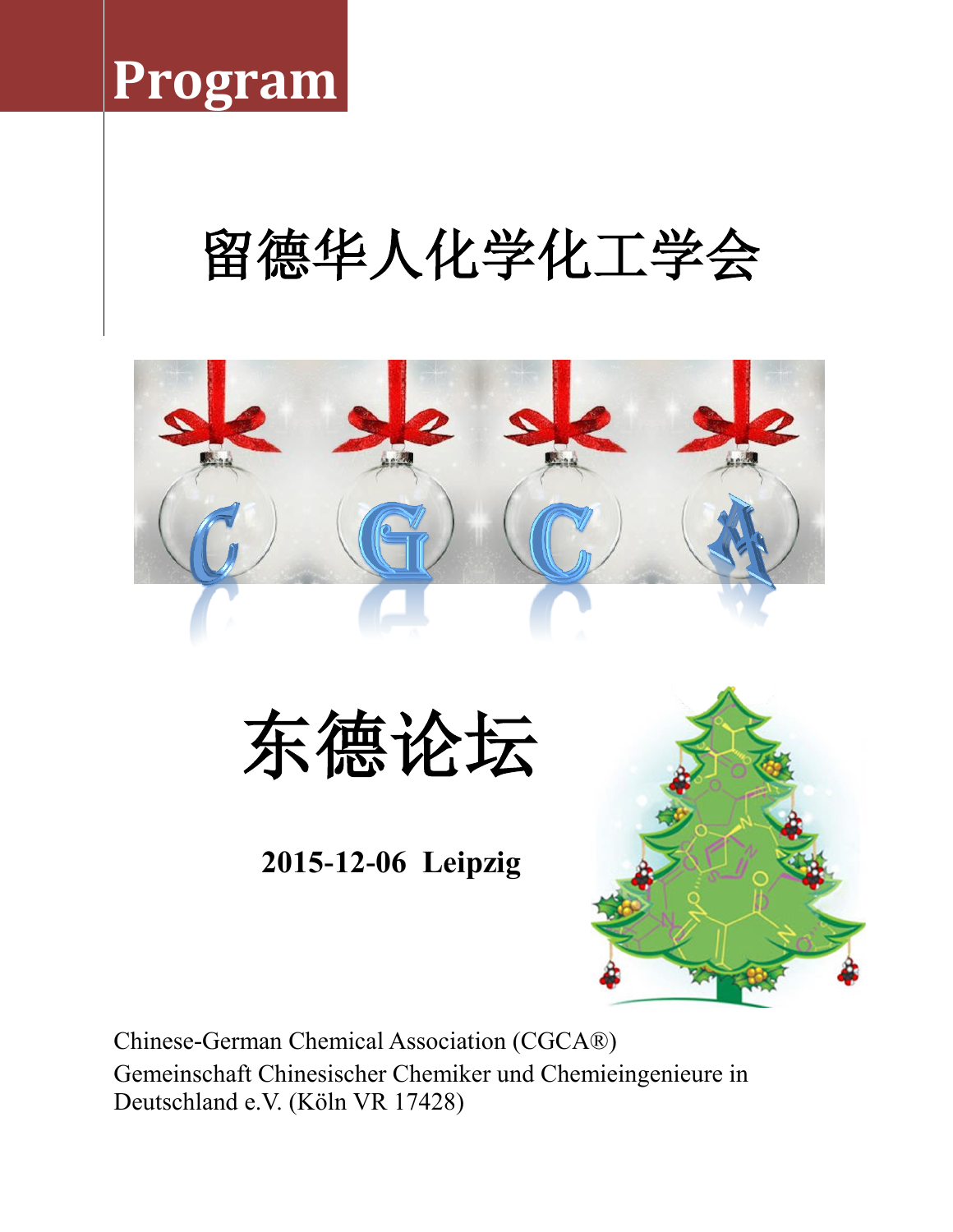### 留德华人化学化工学会 东德论坛

#### **2015-12-06 Leipzig**

### **WELCOME**

It is our great pleasure to welcome you to the CGCA-East Conference in Lepzig. CGCA, a nonprofit Chinese academic organization of chemistry, chemical engineering and related fields, composes of members who have experience of studying and working in Germany. We thank around 50 scientists from Leipzig, Dresden, Berlin, Jena and Magdeburg, and the renowned chemists who have accepted our invitation to attend the Conference. Special thanks go out to the sponsor of FengTecEx, as well as the organizing committee without whom the conference would not have been possible. We hope you enjoy the program that edited by Dr. Zhenglong Zhang and Ms. Xiaoyuan Zhang. Have a fruitful and wonderful time at the conference and a pleasant stay in Leipzig.

### **Organizer:**

### 留德华人化学化工学会 东德分会

### **Sponsor:**

丰泰国际有限公司



### **Organizing Committee:**

Dr. Zhenglong ZHANG (Vice President of CGCA), Leibniz Institute of Photonic Technology

Mr. Mengbo ZHOU (Chair of CGCA-East), Friedrich-Schiller University Jena

Dr. Chang DING (Chair of CGCA in Leipzig), Helmholtz Center for Environmental Research

Ms. Xiaoyuan ZHANG (Secretary of CGCA), Friedrich-Schiller University Jena

Prof. Dr. Chuangye WANG, University of Leipzig

Mr. Bin CAI, TU Dresden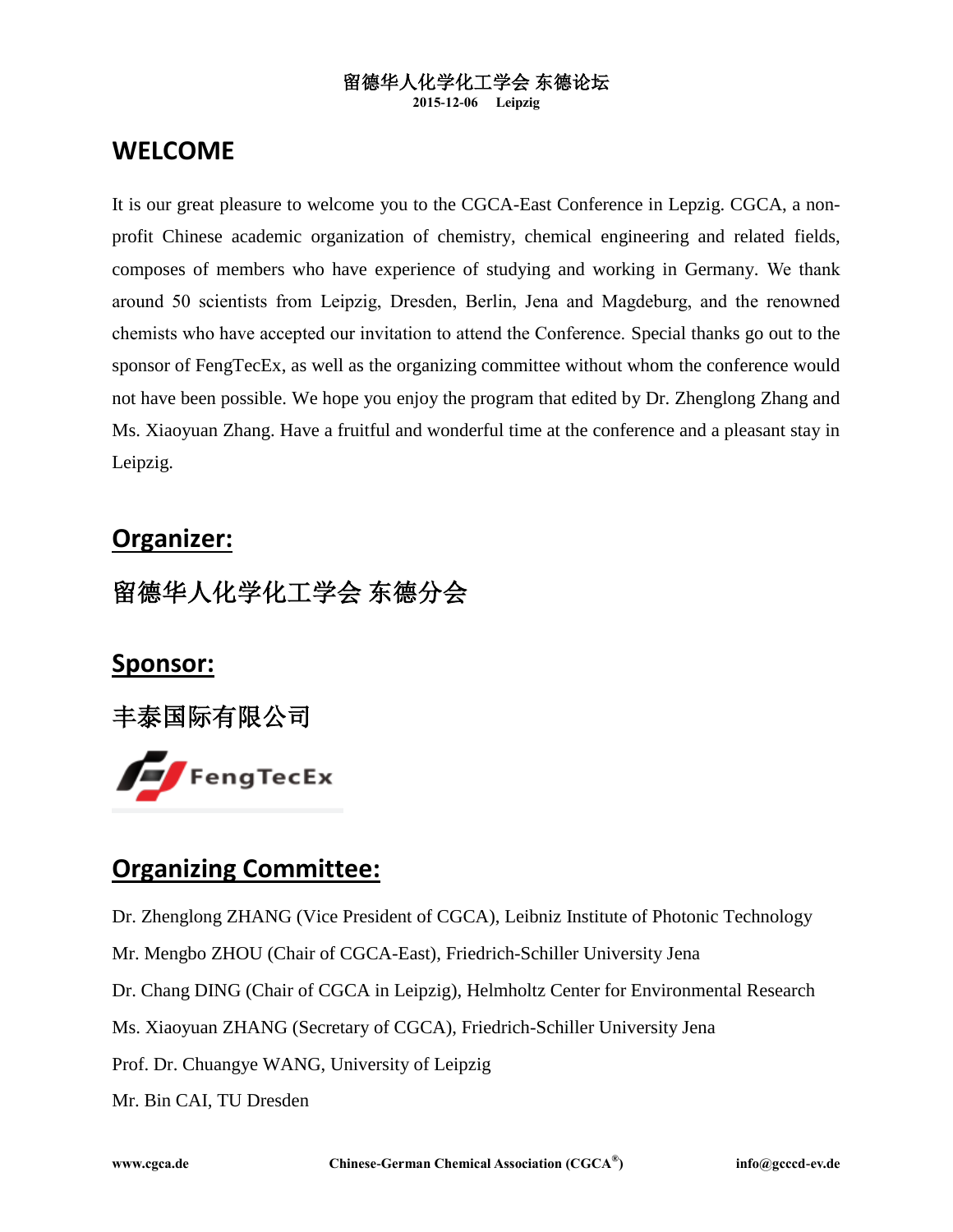### 留德华人化学化工学会 东德论坛

**2015-12-06 Leipzig**

### **Program:**

| 12:00-13:00 | Registration (Room 101, Building 4.0, Permoserstraße 15, Leipzig)                                                                                                          |
|-------------|----------------------------------------------------------------------------------------------------------------------------------------------------------------------------|
| 13:00-13:15 | <b>Opening:</b><br>Dr. Zhenglong Zhang (Vice Chair of CGCA)<br>Dr. Chang Ding (Chair of CGCA in Leipzig)                                                                   |
| 13:15-14:15 | <b>Session 1: Invited Report</b><br><b>Chair: Dr. Chang Ding</b>                                                                                                           |
| 13:15-13:30 | I-1. Prof. Dr. Xingjie Zan (Leibniz Institute of Polymer)<br>Distribution and applications of counterions in polyelectrolyte multilayer films                              |
| 13:30-13:45 | I-2. Dr. Guangping Hao (TU Dresden)<br>Carbon Nanomaterials: Pore structure and surface chemistry control                                                                  |
| 13:45-14:00 | I-3. Ms. Xiaoyuan Zhang (Friedrich-Schiller-University of Jena)<br>Protein patterns on polymer surface                                                                     |
| 14:00-14:15 | I-4. Mr. Yupeng Zhou (TU Berlin)<br>N-heterocyclic silylene (NHSi) ligand in catalysis                                                                                     |
| 14:15-14:55 | <b>Session 2: Discussion</b><br><b>Chair: Mr. Mengbo Zhou</b>                                                                                                              |
| 14:15-14:20 | Mr. Mengbo Zhou (Chair of CGCA-East)<br>Introduction of CGCA-East                                                                                                          |
| 14:20-14:55 | Open Discussion<br>Each person has 1-2 minutes to initially describe                                                                                                       |
| 14:55-15:00 | <b>Group Photo</b>                                                                                                                                                         |
| 15:00-15:15 | <b>Coffee Break</b>                                                                                                                                                        |
| 15:15-16:30 | <b>Session 3: Invited Report</b><br><b>Chair: Prof. Dr. Chuangye Wang</b>                                                                                                  |
| 15:15-15:30 | I-5. Dr. Chang Ding (Helmholtz Center for Environmental Research-UFZ)<br>Detoxification of environmental organic pollutants by using organohalide<br>respiration processes |
| 15:30-15:45 | I-6. Dr. Lin Jiao (Max Planck Institute for Chemical Physics of Solids)<br>Investigation of the surface state in SmB6 by STM                                               |
| 15:45-16:00 | I-7. Dr. Haisong Qi (Leibniz Institute of Polymer)<br>Unique water sensors based on carbon nanotube and cellulose                                                          |
| 16:00-16:15 | I-8. Ms. Minhui Wang (Max Planck Institute Magdeburg)<br>Energy supply module for synthetic biology: NAD regeneration                                                      |
| 16:15-16:30 | I-9. Mr. Mengbo Zhou (Friedrich-Schiller-University of Jena)<br>Low melting temperature biopolymers                                                                        |
| 16:30-16:40 | <b>Closing</b><br>Dr. Zhenglong Zhang                                                                                                                                      |
|             | Closing remark and acknowledgement                                                                                                                                         |
| 16:40-17:30 | <u>Visiting Leipzig Christmas Market</u>                                                                                                                                   |